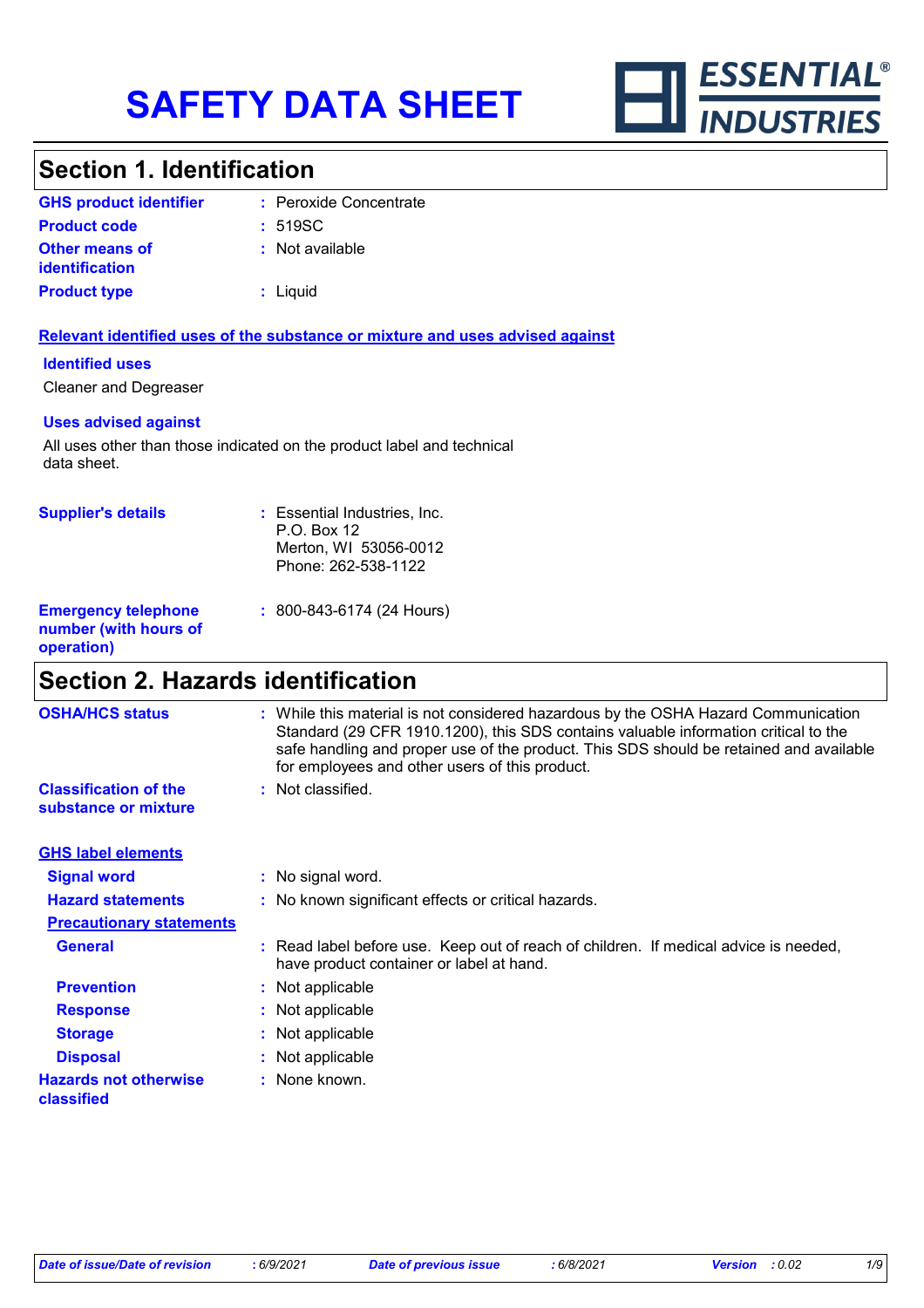### **Section 3. Composition/information on ingredients**

#### **Substance/mixture :**

: Mixture

| <b>Ingredient name</b> | $\frac{9}{6}$ | <b>CAS number</b> |
|------------------------|---------------|-------------------|
| hydrogen peroxide      | ~10           | $7722 - 84 - 1$   |

Any concentration shown as a range is to protect confidentiality or is due to batch variation.

**There are no additional ingredients present which, within the current knowledge of the supplier and in the concentrations applicable, are classified as hazardous to health or the environment and hence require reporting in this section.**

**Occupational exposure limits, if available, are listed in Section 8.**

### **Section 4. First aid measures**

### **Description of necessary first aid measures**

| <b>Eye contact</b>  | : Immediately flush eyes with plenty of water, occasionally lifting the upper and lower<br>eyelids. Check for and remove any contact lenses. Get medical attention if irritation<br>occurs.                                                                                                                                                            |
|---------------------|--------------------------------------------------------------------------------------------------------------------------------------------------------------------------------------------------------------------------------------------------------------------------------------------------------------------------------------------------------|
| <b>Inhalation</b>   | : Remove victim to fresh air and keep at rest in a position comfortable for breathing. Get<br>medical attention if symptoms occur.                                                                                                                                                                                                                     |
| <b>Skin contact</b> | : Flush contaminated skin with plenty of water. Remove contaminated clothing and<br>shoes. Get medical attention if symptoms occur.                                                                                                                                                                                                                    |
| <b>Ingestion</b>    | : Wash out mouth with water. Remove victim to fresh air and keep at rest in a position<br>comfortable for breathing. If material has been swallowed and the exposed person is<br>conscious, give small quantities of water to drink. Do not induce vomiting unless<br>directed to do so by medical personnel. Get medical attention if symptoms occur. |

#### **Most important symptoms/effects, acute and delayed**

| <b>Potential acute health effects</b> |                                                                                      |
|---------------------------------------|--------------------------------------------------------------------------------------|
| <b>Eye contact</b>                    | : No known significant effects or critical hazards.                                  |
| <b>Inhalation</b>                     | : No known significant effects or critical hazards.                                  |
| <b>Skin contact</b>                   | : No known significant effects or critical hazards.                                  |
| <b>Ingestion</b>                      | : No known significant effects or critical hazards.                                  |
| <b>Over-exposure signs/symptoms</b>   |                                                                                      |
| <b>Eye contact</b>                    | : No specific data.                                                                  |
| <b>Inhalation</b>                     | : No specific data.                                                                  |
| <b>Skin contact</b>                   | : No specific data.                                                                  |
| <b>Ingestion</b>                      | : No specific data.                                                                  |
|                                       |                                                                                      |
|                                       | Indication of immediate medical attention and special treatment needed, if necessary |

| <b>Notes to physician</b>         | : Treat symptomatically. Contact poison treatment specialist immediately if large<br>quantities have been ingested or inhaled. |
|-----------------------------------|--------------------------------------------------------------------------------------------------------------------------------|
| <b>Specific treatments</b>        | : No specific treatment.                                                                                                       |
| <b>Protection of first-aiders</b> | : No action shall be taken involving any personal risk or without suitable training.                                           |

#### **See toxicological information (Section 11)**

### **Section 5. Fire-fighting measures**

| <b>Extinguishing media</b>             |                                                                 |
|----------------------------------------|-----------------------------------------------------------------|
| <b>Suitable extinguishing</b><br>media | : Use an extinguishing agent suitable for the surrounding fire. |
| Unsuitable extinguishing<br>media      | None known.                                                     |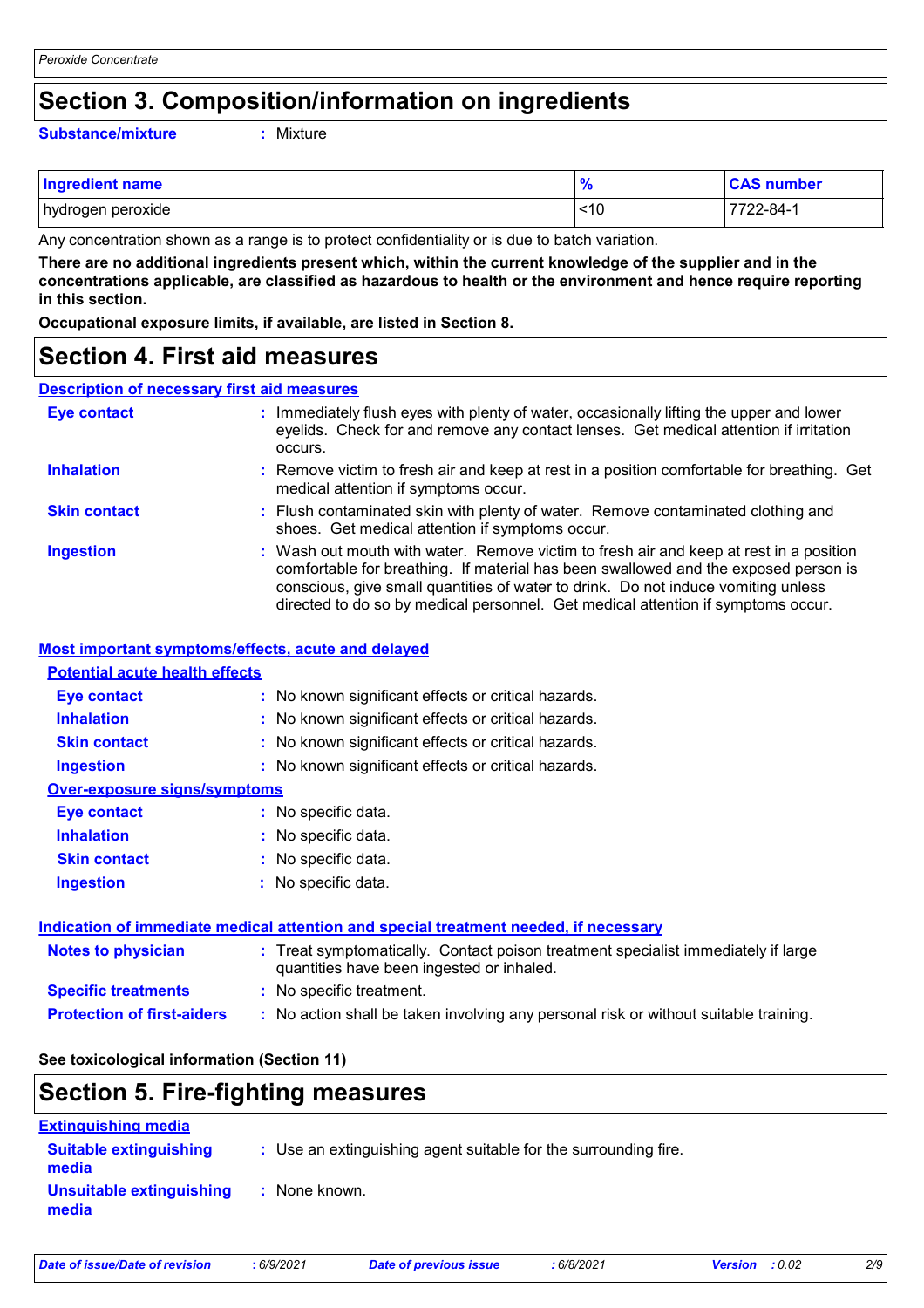# **Section 5. Fire-fighting measures**

| <b>Specific hazards arising</b><br>from the chemical     | : In a fire or if heated, a pressure increase will occur and the container may burst.                                                                                                               |
|----------------------------------------------------------|-----------------------------------------------------------------------------------------------------------------------------------------------------------------------------------------------------|
| <b>Hazardous thermal</b><br>decomposition products       | : No specific data.                                                                                                                                                                                 |
| <b>Special protective actions</b><br>for fire-fighters   | : Promptly isolate the scene by removing all persons from the vicinity of the incident if<br>there is a fire. No action shall be taken involving any personal risk or without suitable<br>training. |
| <b>Special protective</b><br>equipment for fire-fighters | : Fire-fighters should wear appropriate protective equipment and self-contained breathing<br>apparatus (SCBA) with a full face-piece operated in positive pressure mode.                            |

# **Section 6. Accidental release measures**

|                                                              | <b>Personal precautions, protective equipment and emergency procedures</b>                                                                                                                                                                                                           |
|--------------------------------------------------------------|--------------------------------------------------------------------------------------------------------------------------------------------------------------------------------------------------------------------------------------------------------------------------------------|
| For non-emergency<br>personnel                               | : No action shall be taken involving any personal risk or without suitable training.<br>Evacuate surrounding areas. Keep unnecessary and unprotected personnel from<br>entering. Do not touch or walk through spilled material. Put on appropriate personal<br>protective equipment. |
| For emergency responders                                     | : If specialized clothing is required to deal with the spillage, take note of any information in<br>Section 8 on suitable and unsuitable materials. See also the information in "For non-<br>emergency personnel".                                                                   |
| <b>Environmental precautions</b>                             | : Avoid dispersal of spilled material and runoff and contact with soil, waterways, drains<br>and sewers. Inform the relevant authorities if the product has caused environmental<br>pollution (sewers, waterways, soil or air).                                                      |
| <b>Methods and materials for containment and cleaning up</b> |                                                                                                                                                                                                                                                                                      |
| <b>Small spill</b>                                           | : Stop leak if without risk. Move containers from spill area. Dilute with water and mop up<br>if water-soluble. Alternatively, or if water-insoluble, absorb with an inert dry material and<br>place in an appropriate waste disposal container. Dispose of via a licensed waste     |

|                    | disposal contractor.                                                                                                                                                                                                                                                                                                                                                                                                                                                                                                                                                                       |
|--------------------|--------------------------------------------------------------------------------------------------------------------------------------------------------------------------------------------------------------------------------------------------------------------------------------------------------------------------------------------------------------------------------------------------------------------------------------------------------------------------------------------------------------------------------------------------------------------------------------------|
| <b>Large spill</b> | : Stop leak if without risk. Move containers from spill area. Prevent entry into sewers,<br>water courses, basements or confined areas. Wash spillages into an effluent treatment<br>plant or proceed as follows. Contain and collect spillage with non-combustible,<br>absorbent material e.g. sand, earth, vermiculite or diatomaceous earth and place in<br>container for disposal according to local regulations (see Section 13). Dispose of via a<br>licensed waste disposal contractor. Note: see Section 1 for emergency contact<br>information and Section 13 for waste disposal. |

# **Section 7. Handling and storage**

### **Precautions for safe handling**

| <b>Protective measures</b>                                                       |    | : Put on appropriate personal protective equipment (see Section 8).                                                                                                                                                                                                                                                                                                                                                                                                                                                                                             |
|----------------------------------------------------------------------------------|----|-----------------------------------------------------------------------------------------------------------------------------------------------------------------------------------------------------------------------------------------------------------------------------------------------------------------------------------------------------------------------------------------------------------------------------------------------------------------------------------------------------------------------------------------------------------------|
| <b>Advice on general</b><br>occupational hygiene                                 |    | : Eating, drinking and smoking should be prohibited in areas where this material is<br>handled, stored and processed. Workers should wash hands and face before eating,<br>drinking and smoking. Remove contaminated clothing and protective equipment before<br>entering eating areas. See also Section 8 for additional information on hygiene<br>measures.                                                                                                                                                                                                   |
| <b>Conditions for safe storage,</b><br>including any<br><b>incompatibilities</b> | ÷. | Store in accordance with local regulations. Store in original container protected from<br>direct sunlight in a dry, cool and well-ventilated area, away from incompatible materials<br>and food and drink. Keep container tightly closed and sealed until ready for use.<br>Containers that have been opened must be carefully resealed and kept upright to<br>prevent leakage. Do not store in unlabeled containers. Use appropriate containment to<br>avoid environmental contamination. See Section 10 for incompatible materials before<br>handling or use. |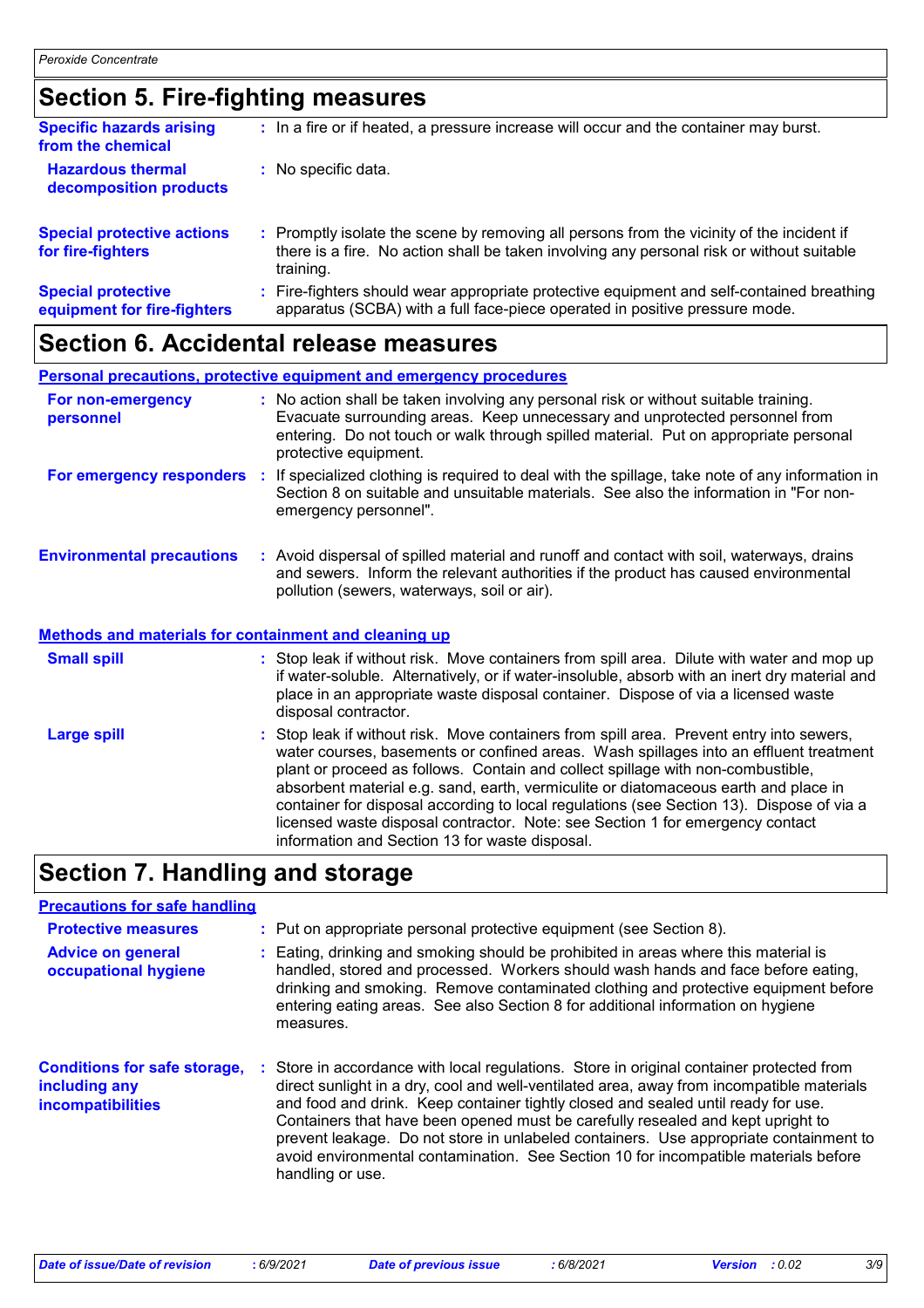# **Section 8. Exposure controls/personal protection**

#### **Control parameters**

### **Occupational exposure limits**

| <b>Ingredient name</b>                            | <b>Exposure limits</b>                                                                                                                                                                                                                                                                                                                                                                                            |  |  |
|---------------------------------------------------|-------------------------------------------------------------------------------------------------------------------------------------------------------------------------------------------------------------------------------------------------------------------------------------------------------------------------------------------------------------------------------------------------------------------|--|--|
| hydrogen peroxide                                 | ACGIH TLV (United States, 3/2020).<br>TWA: 1 ppm 8 hours.<br>TWA: 1.4 mg/m <sup>3</sup> 8 hours.<br>OSHA PEL 1989 (United States, 3/1989).<br>TWA: 1 ppm 8 hours.<br>TWA: 1.4 mg/m <sup>3</sup> 8 hours.<br>NIOSH REL (United States, 10/2016).<br>TWA: 1 ppm 10 hours.<br>TWA: $1.4 \text{ mg/m}^3$ 10 hours.<br>OSHA PEL (United States, 5/2018).<br>TWA: 1 ppm 8 hours.<br>TWA: 1.4 mg/m <sup>3</sup> 8 hours. |  |  |
| <b>Appropriate engineering</b><br><b>controls</b> | : Good general ventilation should be sufficient to control worker exposure to airborne<br>contaminants.                                                                                                                                                                                                                                                                                                           |  |  |
| <b>Environmental exposure</b><br><b>controls</b>  | : Emissions from ventilation or work process equipment should be checked to ensure<br>they comply with the requirements of environmental protection legislation. In some<br>cases, fume scrubbers, filters or engineering modifications to the process equipment<br>will be necessary to reduce emissions to acceptable levels.                                                                                   |  |  |
| <b>Individual protection measures</b>             |                                                                                                                                                                                                                                                                                                                                                                                                                   |  |  |
| <b>Hygiene measures</b>                           | : Wash hands, forearms and face thoroughly after handling chemical products, before<br>eating, smoking and using the lavatory and at the end of the working period.<br>Appropriate techniques should be used to remove potentially contaminated clothing.<br>Wash contaminated clothing before reusing. Ensure that eyewash stations and safety<br>showers are close to the workstation location.                 |  |  |
| <b>Eye/face protection</b>                        | Safety eyewear complying with an approved standard should be used when a risk<br>assessment indicates this is necessary to avoid exposure to liquid splashes, mists,<br>gases or dusts. If contact is possible, the following protection should be worn, unless<br>the assessment indicates a higher degree of protection: safety glasses with side-<br>shields.                                                  |  |  |
| <b>Skin protection</b>                            |                                                                                                                                                                                                                                                                                                                                                                                                                   |  |  |
| <b>Hand protection</b>                            | : Chemical-resistant, impervious gloves complying with an approved standard should be<br>worn at all times when handling chemical products if a risk assessment indicates this is<br>necessary.                                                                                                                                                                                                                   |  |  |
| <b>Body protection</b>                            | : Personal protective equipment for the body should be selected based on the task being<br>performed and the risks involved and should be approved by a specialist before<br>handling this product.                                                                                                                                                                                                               |  |  |
| <b>Other skin protection</b>                      | : Appropriate footwear and any additional skin protection measures should be selected<br>based on the task being performed and the risks involved and should be approved by a<br>specialist before handling this product.                                                                                                                                                                                         |  |  |
| <b>Respiratory protection</b>                     | Based on the hazard and potential for exposure, select a respirator that meets the<br>appropriate standard or certification. Respirators must be used according to a<br>respiratory protection program to ensure proper fitting, training, and other important<br>aspects of use.                                                                                                                                 |  |  |

### **Section 9. Physical and chemical properties**

| <b>Appearance</b>     |                            |
|-----------------------|----------------------------|
| <b>Physical state</b> | : Liquid                   |
| <b>Color</b>          | : Colorless (No dye added) |
| <b>Odor</b>           | : Lemon (Fragrance added)  |
| <b>Odor threshold</b> | : Not available            |
|                       |                            |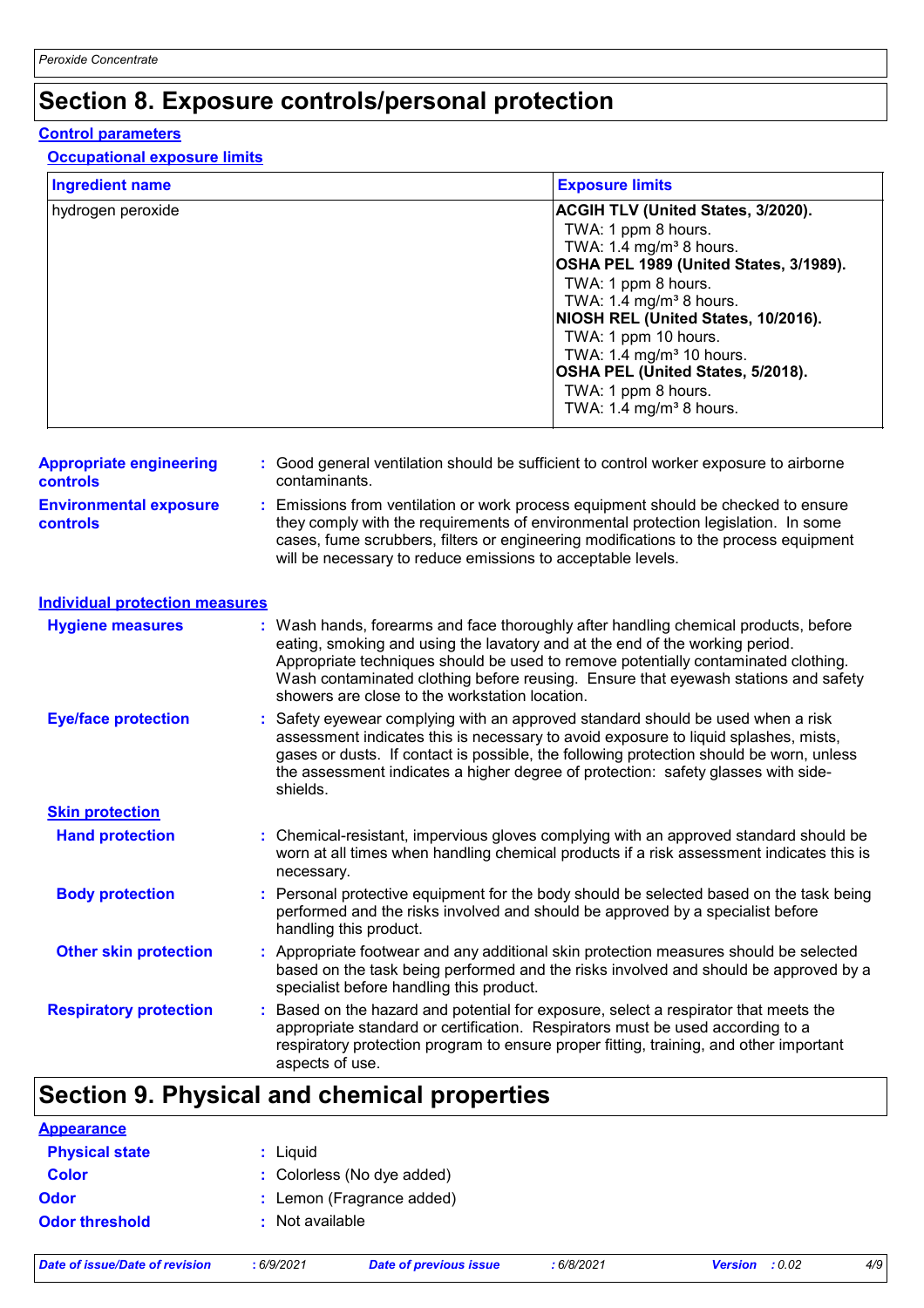# **Section 9. Physical and chemical properties**

| pH                                                |    | : 4.7 to 5.7 [5.5 Use Dilution pH]    |
|---------------------------------------------------|----|---------------------------------------|
| <b>Melting point</b>                              |    | : $0^{\circ}$ C (32 $^{\circ}$ F)     |
| <b>Boiling point</b>                              |    | : $100^{\circ}$ C (212 $^{\circ}$ F)  |
| <b>Flash point</b>                                |    | Closed cup: >93.334°C (>200°F)        |
| <b>Evaporation rate</b>                           |    | Not available                         |
| <b>Flammability (solid, gas)</b>                  |    | Not available                         |
| Lower and upper explosive<br>(flammable) limits   |    | : Not available                       |
| <b>Vapor pressure</b>                             | ÷. | <4 kPa (<30 mm Hg) [room temperature] |
| <b>Vapor density</b>                              |    | $<$ 1 [Air = 1]                       |
| <b>Relative density</b>                           |    | 1.02 $g/cm^{3}$                       |
| <b>Solubility</b>                                 |    | Not available                         |
| <b>Partition coefficient: n-</b><br>octanol/water |    | : Not available                       |
| <b>Auto-ignition temperature</b>                  |    | : Not available                       |
| <b>Decomposition temperature</b>                  |    | : Not available                       |
| <b>Viscosity</b>                                  |    | Not available                         |
| <b>VOC content</b>                                |    | $: 1\%$                               |

# **Section 10. Stability and reactivity**

| <b>Hazardous decomposition</b><br>products          | : Under normal conditions of storage and use, hazardous decomposition products should<br>not be produced. |
|-----------------------------------------------------|-----------------------------------------------------------------------------------------------------------|
| Incompatible materials                              | : No specific data.                                                                                       |
| <b>Conditions to avoid</b>                          | : No specific data.                                                                                       |
| <b>Possibility of hazardous</b><br><b>reactions</b> | : Under normal conditions of storage and use, hazardous reactions will not occur.                         |
| <b>Chemical stability</b>                           | : The product is stable.                                                                                  |
| <b>Reactivity</b>                                   | : No specific test data related to reactivity available for this product or its ingredients.              |

## **Section 11. Toxicological information**

### **Information on toxicological effects**

| <b>Acute toxicity</b>                   |                        |                               |                |                 |                                 |
|-----------------------------------------|------------------------|-------------------------------|----------------|-----------------|---------------------------------|
| <b>Product/ingredient name</b>          | <b>Result</b>          |                               | <b>Species</b> | <b>Dose</b>     | <b>Exposure</b>                 |
| hydrogen peroxide                       | LD50 Oral              |                               | Rat            | 376 mg/kg       |                                 |
| <b>Irritation/Corrosion</b>             |                        |                               |                |                 |                                 |
| <b>Product/ingredient name</b>          | <b>Result</b>          | <b>Species</b>                | <b>Score</b>   | <b>Exposure</b> | <b>Observation</b>              |
| hydrogen peroxide                       | Eyes - Severe irritant | Rabbit                        |                | 1 <sub>mg</sub> | $\blacksquare$                  |
| <b>Sensitization</b><br>Not available   |                        |                               |                |                 |                                 |
| <b>Mutagenicity</b><br>Not available    |                        |                               |                |                 |                                 |
| <b>Carcinogenicity</b><br>Not available |                        |                               |                |                 |                                 |
| <b>Date of issue/Date of revision</b>   | :6/9/2021              | <b>Date of previous issue</b> | :6/8/2021      |                 | 5/9<br>: 0.02<br><b>Version</b> |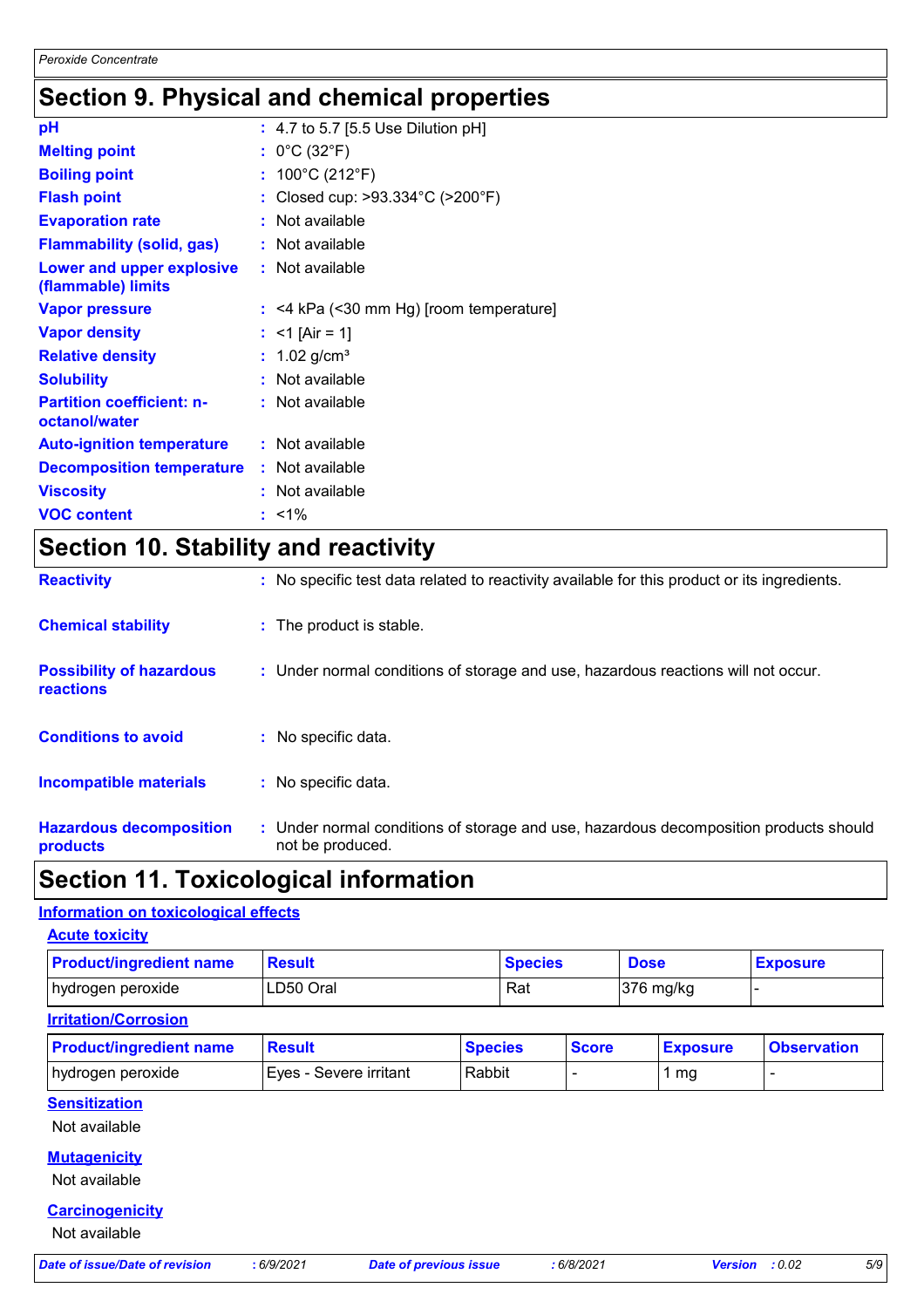# **Section 11. Toxicological information**

| <b>Classification</b>                                                               |                                                     |                     |                |                                                                                          |  |
|-------------------------------------------------------------------------------------|-----------------------------------------------------|---------------------|----------------|------------------------------------------------------------------------------------------|--|
| <b>Product/ingredient name</b>                                                      |                                                     | <b>OSHA</b>         | <b>IARC</b>    | <b>NTP</b>                                                                               |  |
| hydrogen peroxide                                                                   |                                                     | ä,                  | $\mathfrak{B}$ |                                                                                          |  |
| <b>Reproductive toxicity</b><br>Not available                                       |                                                     |                     |                |                                                                                          |  |
| <b>Teratogenicity</b><br>Not available                                              |                                                     |                     |                |                                                                                          |  |
| <b>Specific target organ toxicity (single exposure)</b><br>Not available            |                                                     |                     |                |                                                                                          |  |
| <b>Specific target organ toxicity (repeated exposure)</b><br>Not available          |                                                     |                     |                |                                                                                          |  |
| <b>Aspiration hazard</b><br>Not available                                           |                                                     |                     |                |                                                                                          |  |
| <b>Information on the likely</b><br>routes of exposure                              |                                                     | : Not available     |                |                                                                                          |  |
| <b>Potential acute health effects</b>                                               |                                                     |                     |                |                                                                                          |  |
| <b>Eye contact</b>                                                                  |                                                     |                     |                | : No known significant effects or critical hazards.                                      |  |
| <b>Inhalation</b>                                                                   | : No known significant effects or critical hazards. |                     |                |                                                                                          |  |
| <b>Skin contact</b>                                                                 | : No known significant effects or critical hazards. |                     |                |                                                                                          |  |
| <b>Ingestion</b>                                                                    |                                                     |                     |                | : No known significant effects or critical hazards.                                      |  |
| <b>Symptoms related to the physical, chemical and toxicological characteristics</b> |                                                     |                     |                |                                                                                          |  |
| <b>Eye contact</b>                                                                  |                                                     | : No specific data. |                |                                                                                          |  |
| <b>Inhalation</b>                                                                   |                                                     | No specific data.   |                |                                                                                          |  |
| <b>Skin contact</b>                                                                 |                                                     | No specific data.   |                |                                                                                          |  |
| <b>Ingestion</b>                                                                    |                                                     | : No specific data. |                |                                                                                          |  |
|                                                                                     |                                                     |                     |                | Delayed and immediate effects and also chronic effects from short and long term exposure |  |
| <b>Short term exposure</b>                                                          |                                                     |                     |                |                                                                                          |  |
| <b>Potential immediate</b><br>effects                                               |                                                     | : Not available     |                |                                                                                          |  |
| <b>Potential delayed effects</b>                                                    |                                                     | : Not available     |                |                                                                                          |  |
| Long term exposure<br><b>Potential immediate</b><br>effects                         |                                                     | : Not available     |                |                                                                                          |  |
| <b>Potential delayed effects</b>                                                    |                                                     | : Not available     |                |                                                                                          |  |
| <b>Potential chronic health effects</b><br>Not available                            |                                                     |                     |                |                                                                                          |  |
| <b>General</b>                                                                      |                                                     |                     |                | : No known significant effects or critical hazards.                                      |  |
| <b>Carcinogenicity</b>                                                              |                                                     |                     |                | : No known significant effects or critical hazards.                                      |  |
| <b>Mutagenicity</b>                                                                 | : No known significant effects or critical hazards. |                     |                |                                                                                          |  |
| <b>Teratogenicity</b>                                                               | : No known significant effects or critical hazards. |                     |                |                                                                                          |  |
| <b>Developmental effects</b>                                                        |                                                     |                     |                | : No known significant effects or critical hazards.                                      |  |
| <b>Fertility effects</b>                                                            |                                                     |                     |                | : No known significant effects or critical hazards.                                      |  |
|                                                                                     |                                                     |                     |                |                                                                                          |  |

### **Numerical measures of toxicity**

| Date of issue/Date of revision | :6/9/2021 |
|--------------------------------|-----------|
|                                |           |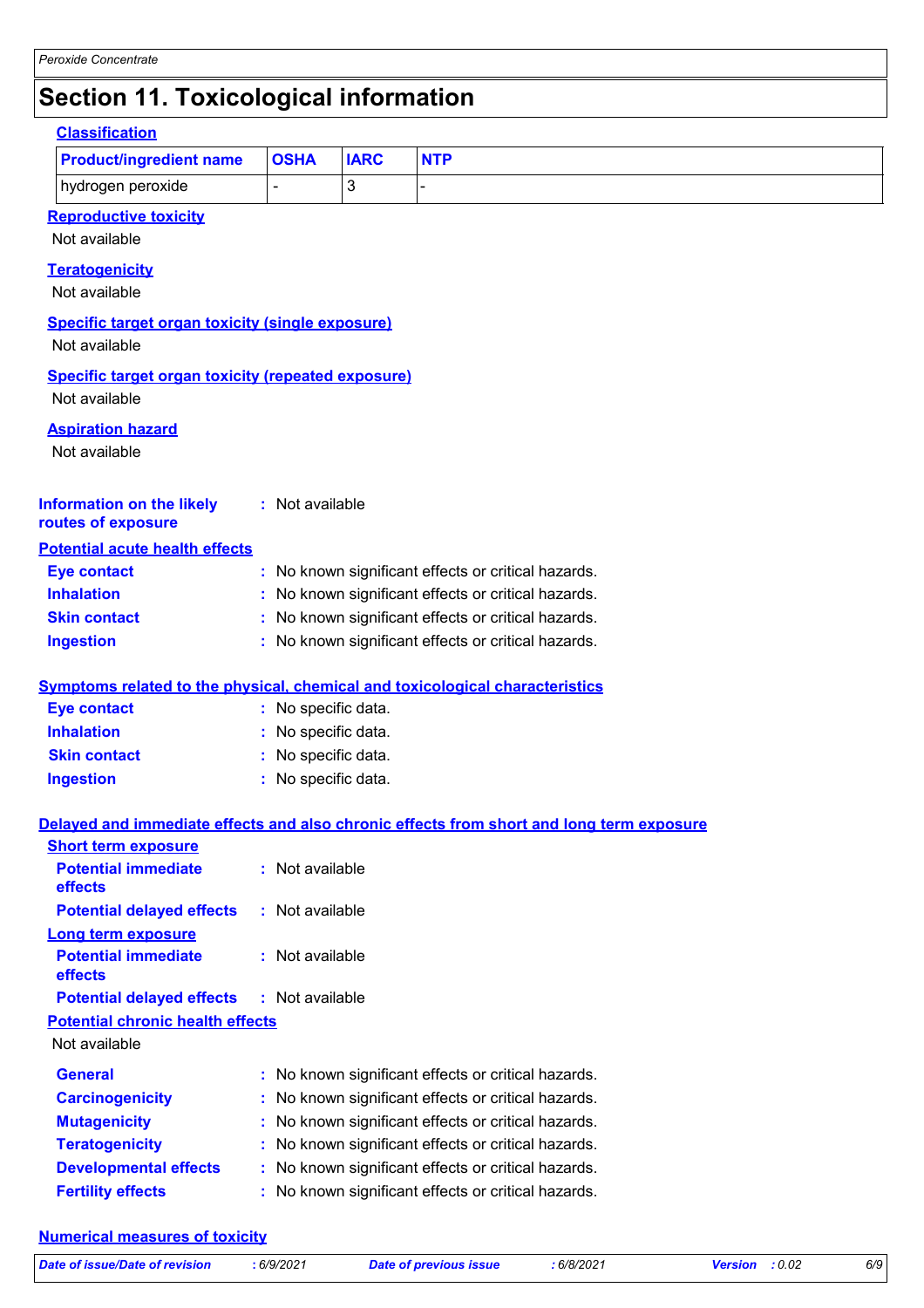# **Section 11. Toxicological information**

### Oral 1926.97 mg/kg<br>Dermal 1926.97 mg/kg<br>23050 mg/kg 23050 mg/kg **Route ATE** value **Acute toxicity estimates**

# **Section 12. Ecological information**

### **Toxicity**

| <b>Product/ingredient name</b> | <b>Result</b>                                                      | <b>Species</b>                                               | <b>Exposure</b>     |
|--------------------------------|--------------------------------------------------------------------|--------------------------------------------------------------|---------------------|
| hydrogen peroxide              | Acute EC50 1.2 mg/l Marine water                                   | Algae - Dunaliella tertiolecta -<br>Exponential growth phase | 72 hours            |
|                                | Acute EC50 5.38 mg/l Fresh water                                   | Algae - Pseudokirchneriella<br>subcapitata                   | 96 hours            |
|                                | Acute EC50 2320 µg/l Fresh water                                   | Daphnia - Daphnia magna -<br>Neonate                         | 48 hours            |
|                                | Acute LC50 93 ppm Fresh water<br>Chronic NOEC 100 mg/l Fresh water | Fish - Oncorhynchus mykiss<br>Fish - Micropterus salmoides   | 96 hours<br>28 days |

### **Persistence and degradability**

Not available

### **Bioaccumulative potential**

| <b>Product/ingredient name</b> | $\mathsf{LogP}_\mathsf{ow}$ | <b>BCF</b> | <b>Potential</b> |
|--------------------------------|-----------------------------|------------|------------------|
| hydrogen peroxide              | .36                         |            | low              |

### **Mobility in soil**

**Soil/water partition coefficient (Koc) :** Not available

**Other adverse effects** : No known significant effects or critical hazards.

### **Section 13. Disposal considerations**

| <b>Disposal methods</b> | : The generation of waste should be avoided or minimized wherever possible. Disposal<br>of this product, solutions and any by-products should at all times comply with the<br>requirements of environmental protection and waste disposal legislation and any<br>regional local authority requirements. Dispose of surplus and non-recyclable products<br>via a licensed waste disposal contractor. Waste should not be disposed of untreated to<br>the sewer unless fully compliant with the requirements of all authorities with jurisdiction.<br>Waste packaging should be recycled. Incineration or landfill should only be considered<br>when recycling is not feasible. This material and its container must be disposed of in a<br>safe way. Empty containers or liners may retain some product residues. Avoid<br>dispersal of spilled material and runoff and contact with soil, waterways, drains and<br>sewers. |
|-------------------------|----------------------------------------------------------------------------------------------------------------------------------------------------------------------------------------------------------------------------------------------------------------------------------------------------------------------------------------------------------------------------------------------------------------------------------------------------------------------------------------------------------------------------------------------------------------------------------------------------------------------------------------------------------------------------------------------------------------------------------------------------------------------------------------------------------------------------------------------------------------------------------------------------------------------------|
|-------------------------|----------------------------------------------------------------------------------------------------------------------------------------------------------------------------------------------------------------------------------------------------------------------------------------------------------------------------------------------------------------------------------------------------------------------------------------------------------------------------------------------------------------------------------------------------------------------------------------------------------------------------------------------------------------------------------------------------------------------------------------------------------------------------------------------------------------------------------------------------------------------------------------------------------------------------|

## **Section 14. Transport information**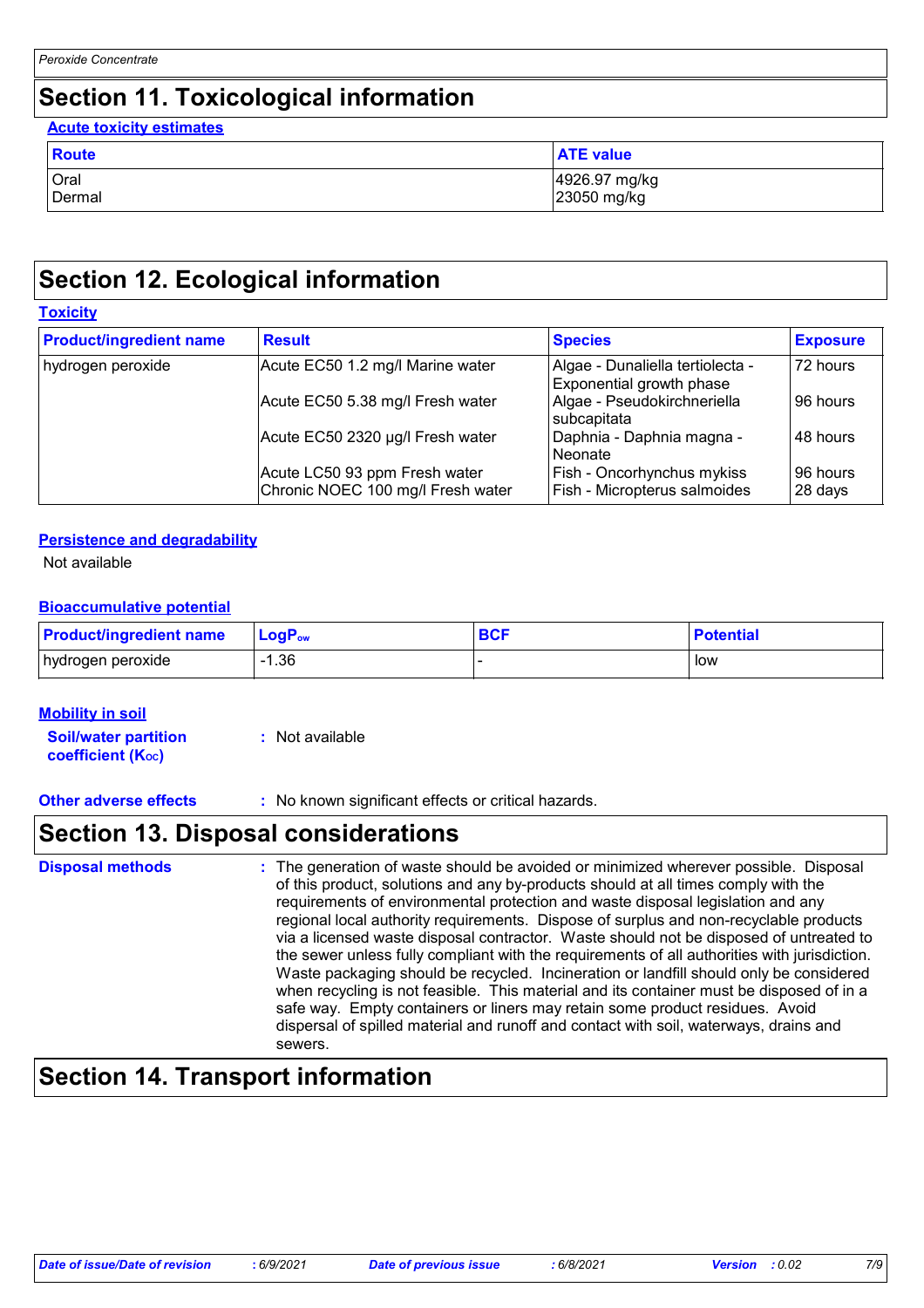## **Section 14. Transport information**

|                                      | <b>DOT Classification</b> | <b>IMDG</b>   | <b>IATA</b>              |
|--------------------------------------|---------------------------|---------------|--------------------------|
| <b>UN number</b>                     | Not regulated             | Not regulated | Not regulated            |
| <b>UN proper</b><br>shipping name    |                           | -             |                          |
| <b>Transport</b><br>hazard class(es) |                           | -             |                          |
| <b>Packing group</b>                 | $\blacksquare$            | -             | $\overline{\phantom{a}}$ |
| <b>Environmental</b><br>hazards      | No.                       | No.           | No.                      |

#### **Additional information**

**Special precautions for user Transport within user's premises:** always transport in closed containers that are **:** upright and secure. Ensure that persons transporting the product know what to do in the event of an accident or spillage.

**Transport in bulk according :** Not available **to IMO instruments**

# **Section 15. Regulatory information**

### **U.S. Federal regulations**

**Clean Air Act Section 112 :** Listed **(b) Hazardous Air Pollutants (HAPs)**

### **SARA 311/312**

**Classification :** Not applicable

### **Composition/information on ingredients**

| <b>Name</b>        |     | <b>Classification</b>                                                     |
|--------------------|-----|---------------------------------------------------------------------------|
| ∣hydrogen peroxide | <10 | ACUTE TOXICITY (oral) - Category 4<br><b>EYE IRRITATION - Category 2A</b> |

### **Inventory list**

| <b>CANADA INVENTORY</b><br>(DSL)            | : All components are listed or exempted. |
|---------------------------------------------|------------------------------------------|
| <b>United States inventory</b><br>(TSCA 8b) | : All components are active or exempted. |

### **Section 16. Other information**

### **Hazardous Material Information System (U.S.A.)**